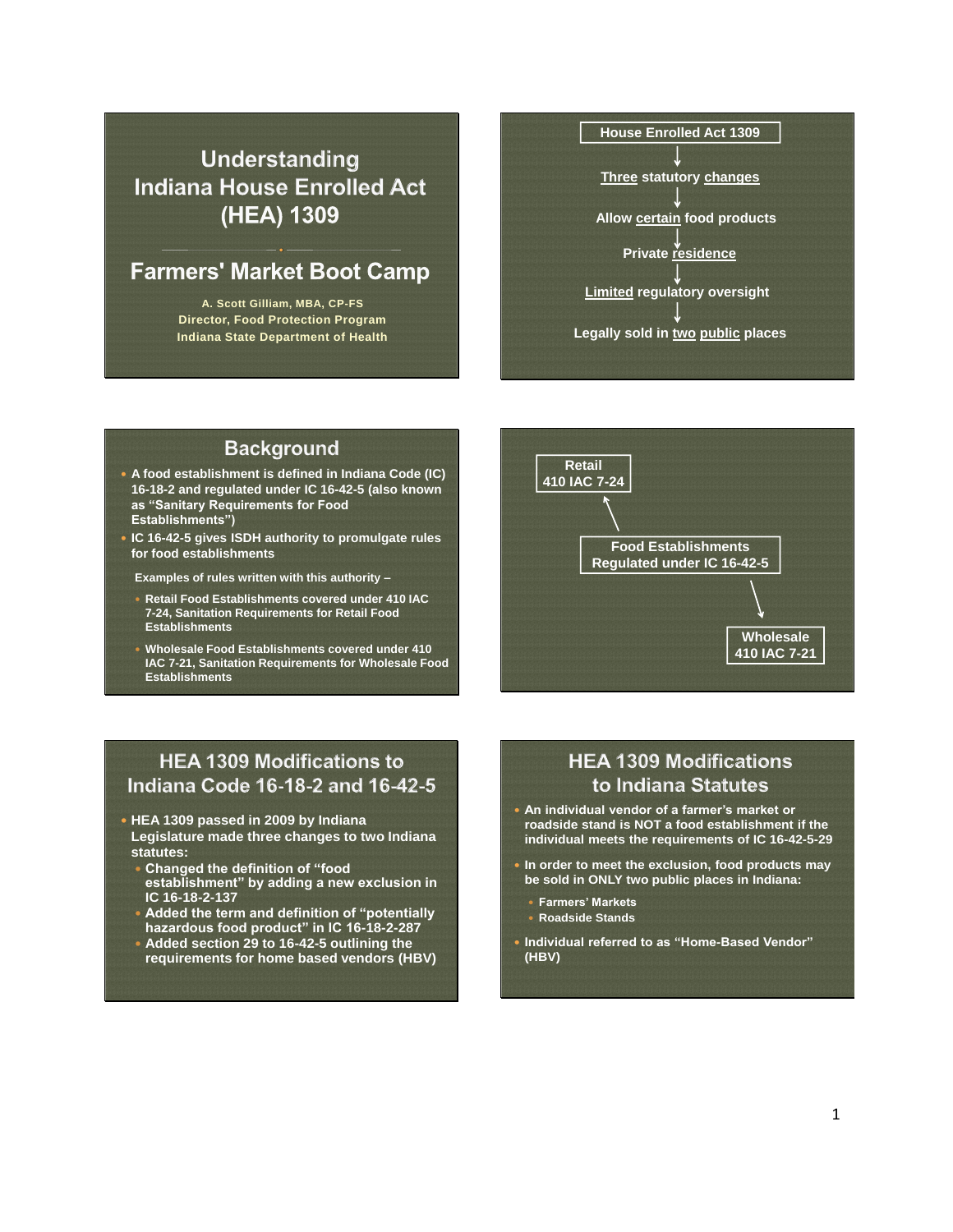

#### **Relevant Definitions**

 **Farmers' market: a common facility where two or more farmers or growers gather on a regular recurring basis to sell a variety of fruits, vegetables and other farm products directly to consumers**

- **Can be combined with other events, but must be with the farmer's market**
- **This is NOT an individual produce market operated by a person or company**

## **Relevant Definitions**

- **Roadside stand: a place, building, or structure along, or near, a road, street, lane, avenue, boulevard, or highway where a HBV sells food product(s) to the public.**
	- **This does NOT include the HBV's residence or a regulated food establishment**

## Requirements of IC 16-42-5-29

**The individual vendor (HBV) selling at a farmer's market/roadside stand is NOT considered to be a food establishment if the vendor's food product:**

- **Is MADE in the individual's primary residence (or in an adjacent area on the same property)**
	- **Cannot be a commercial kitchen (regulated food establishment)**
- **Is NOT a potentially hazardous food product**

## **Restricted HBV-Produced Food Products**

- **Potentially hazardous food products (PHF)**
- **PHF are natural or synthetic foods that require temperature control because of capability to support:**
	- **Rapid and progressive growth of infectious/toxigenic microorganisms**
	- *Clostridium botulinum*
	- *Salmonella enteritidis*
- **pH (acidity), water activity (Aw) and other intrinsic factors are considered when making a determination**

## **Examples of PHF**

- **Meat (domestic or wild)**
- **Poultry**
- **Aquatic animal products**
- **Dairy\* (including raw milk)**
- **Egg products\***
- **\*Excluding some baked items and dried noodles**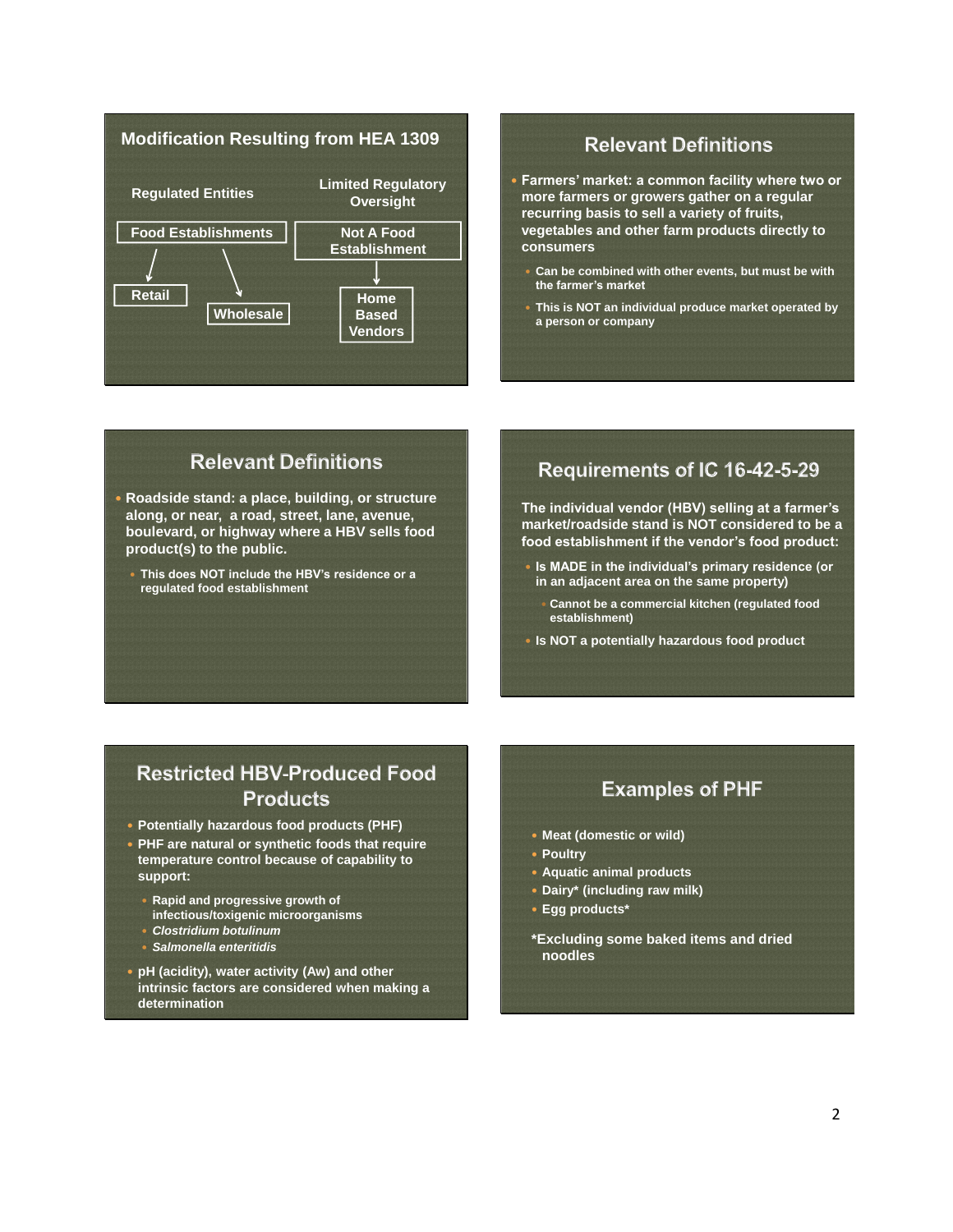#### **Additional Types of PHF**

- **Use of "reduced oxygen packaging" (ROP) methods**
	- **Canned or hermetically sealed containers of acidified or low-acid foods**
- **Cut melons**
- **Raw seed sprouts**
- **Non-modified garlic-in-oil mixtures**
- **Cut tomatoes and cut leafy greens (salads)**

## **Specific Examples of Allowed HBV Food Products**

- **Baked goods – cakes, fruit pies, cookies, brownies, dry noodles**
- **Candy and confections – caramels, chocolates, fudge, hard candy**
- **Produce – whole and unprocessed**
- **Tree nuts and legumes**
- **Honey, molasses, sorghum, maple syrup**
- **Jams, jellies, preserves – only high acid fruit**
- **May be temperature controlled only for quality**

## **Items for Clarification**

- **Shell eggs are considered a PHF**
- **Shell eggs cannot be sold by a HBV, but can be sold by a regulated food establishment\***
- **Pickles, if made by acidification, cannot be sold by a HBV**
- **Low acid and acidified foods must be commercially sterile – HBV cannot do this Such as:**
	- **Green beans, pickled beets, salsa, etc.**
	- \* State Egg Board exemption on farmers property

#### Further Requirements of IC 16-42-5-29

**The individual vendor (HBV) is NOT considered to be a food establishment if the vendor's food product:**

- **Is prepared by an individual who practices sanitary procedures**
- **Proper hand washing**
- **Sanitation of packaging**
- **Safe storage of product**
- **Is not resold**
- **Includes a label with the required information**

### **Labeling of HBV Food Products**

- **HBV food products must be labeled**
- **Label must include the following:**
	- **Producer's name and address**
	- **Common name of food product**
	- **Ingredients of food product**
	- **Net weight and volume**
	- **Date food product was processed**
	- **The following statement in 10 point type:**

**"This product is home produced and processed and the production area has not been inspected by the State Department of Health."**

## **Placards vs. Labels**

- **In place of labeling on the product a placard may be used in some situations:**
	- **When the product sold is not packaged**
	- **Must contain all the same required labeling information**
	- **Labeling is encouraged in most situations**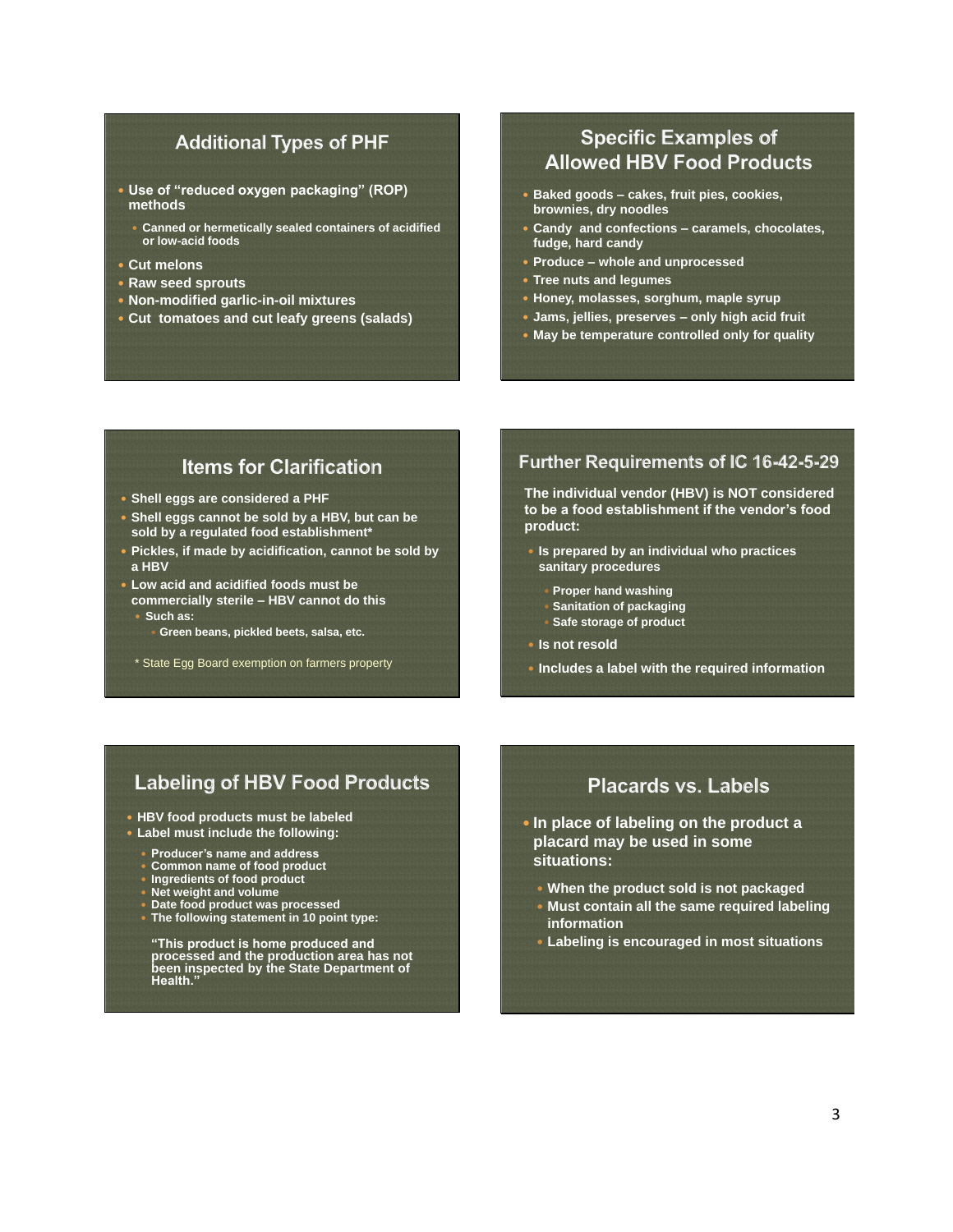#### **Other Considerations**

- **Food sampling by a HBV:**
	- **Sampling does not include the assembling of 2 or more HBV food products at point of sale**
	- **Sampling must be discontinued if not conducted in a sanitary manner**

#### **Other Considerations**

- **Points of clarification:**
	- **may not sell other commercially prepared products (prepackaged items)**
	- **shall not deliver to any location other than a farmer's market or roadside stand (pre-ordering is acceptable)**
	- **may not sell products in another state at a farmer's market or roadside stand without meeting the requirements of that state**

## **Role of the Regulatory Authority** under HEA 1309

- **A HBV is subject to inspection and/or samples of a HBV's food product can be taken by the regulatory authority if:**
	- **The HBV is non-compliant**
	- **The HBV's food product is misbranded or adulterated**
	- **A consumer complaint is received**
	- **There is an occurrence of an imminent health hazard**

## **Role of the Regulatory Authority under HEA 1309**

- **The regulatory authority may require further information or testing of a food product to determine whether a food product is potentially hazardous or not**
- **Educate market masters and vendors**
	- **Refer questions to Food Safety Inspection Officer (FSIO) in the jurisdiction in which you are located or selling your products**

## **HBV Review**

#### **HBV's:**

- **may only sell non-potentially hazardous food products made in their primary residence with limited regulatory oversight**
- **may only sell their food products at a farmers' market and a roadside stand**
- **may not sell their products with the intent to be resold**
- **must meet the requirements listed in statute**

## **HBV Review**

- **A HBV who:** 
	- **sells PHF**
- **sells food products other than those produced in the home**
- **sells wholesale**
- **fails to meet the specified requirements**

**becomes a food establishment and is subject to all applicable food safety laws**